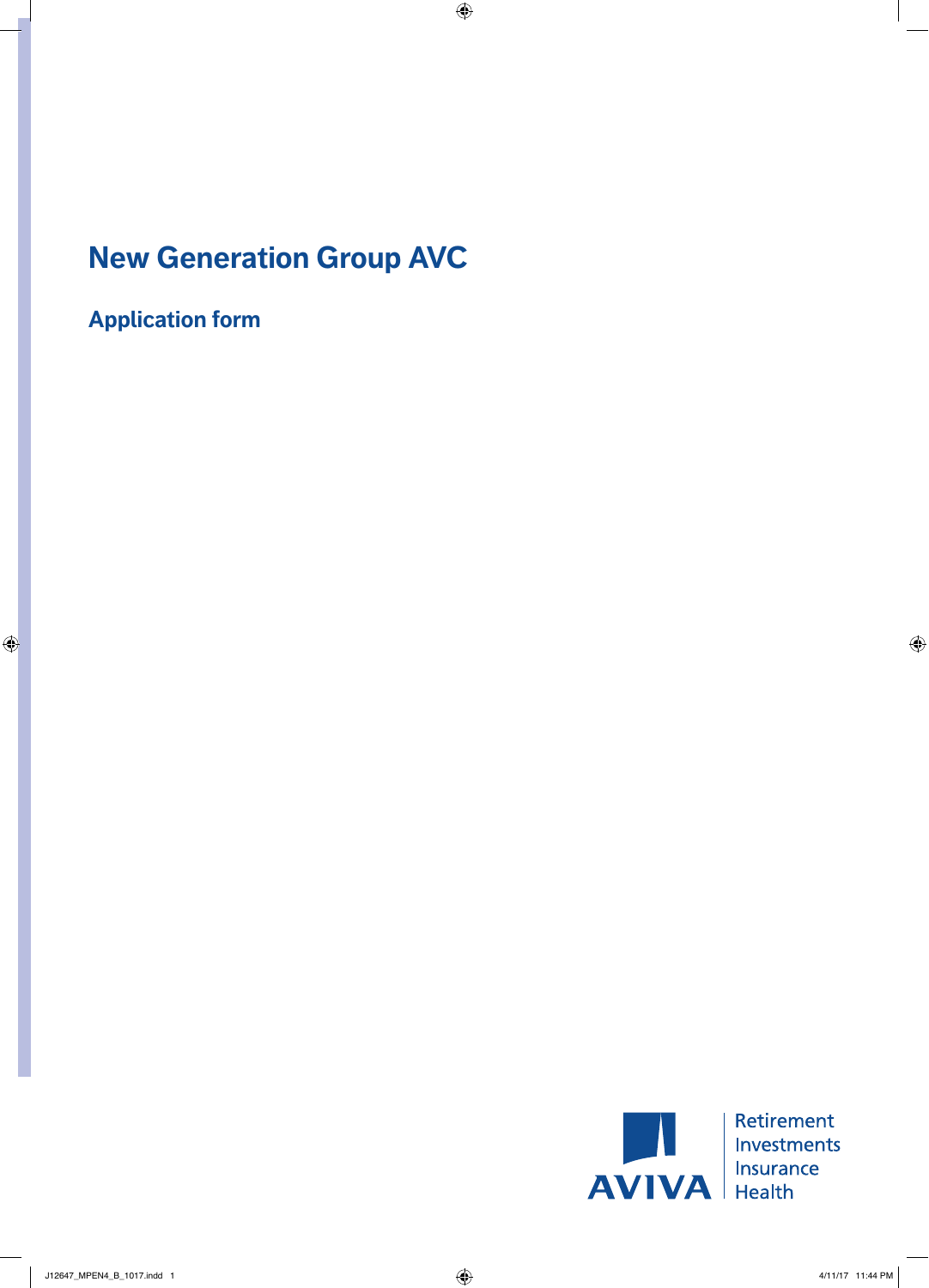# **New Generation Group AVC**

## **Application**

Please use BLOCK CAPITALS and tick the appropriate boxes.

| Your details (to be completed by the applicant)                                                                                                                              |                                                                                                             |
|------------------------------------------------------------------------------------------------------------------------------------------------------------------------------|-------------------------------------------------------------------------------------------------------------|
| Your title                                                                                                                                                                   | Mr<br><b>Miss</b><br>Ms<br><b>Mrs</b><br>Other                                                              |
| Your surname                                                                                                                                                                 |                                                                                                             |
| Your forename(s)                                                                                                                                                             |                                                                                                             |
| Your permanent home address                                                                                                                                                  |                                                                                                             |
|                                                                                                                                                                              |                                                                                                             |
|                                                                                                                                                                              | Town/City<br>County                                                                                         |
|                                                                                                                                                                              | Postcode                                                                                                    |
| Your date of birth                                                                                                                                                           |                                                                                                             |
| Your nationality                                                                                                                                                             |                                                                                                             |
| Your daytime telephone number                                                                                                                                                |                                                                                                             |
| Your evening telephone number                                                                                                                                                |                                                                                                             |
| Your email address                                                                                                                                                           |                                                                                                             |
| <b>Your National Insurance number</b>                                                                                                                                        |                                                                                                             |
| <b>Your contributions</b>                                                                                                                                                    |                                                                                                             |
| I wish to start paying regular voluntary<br>contributions                                                                                                                    | <b>Yes</b><br><b>No</b>                                                                                     |
| I wish to increase my existing regular<br>voluntary contributions                                                                                                            | <b>Yes</b><br><b>No</b>                                                                                     |
| Total percentage of plan earnings                                                                                                                                            | $\frac{0}{0}$<br>or total amount<br>£                                                                       |
| Date you want to start or increase your<br>contributions                                                                                                                     |                                                                                                             |
|                                                                                                                                                                              | Please indicate if you are already subject to the reduced money purchase annual allowance. Yes<br><b>No</b> |
| If yes, please provide a copy of the statement you received from the provider of the<br>arrangement(s) you accessed or provide the date you flexibly accessed these savings. |                                                                                                             |

The provider of the arrangement(s) you have flexibly accessed is required to provide a statement to you within 31 days of the date flexi-access occurred. Flexibly accessed generally means that you have taken money purchase benefits other than by purchasing an annuity from an insurance company.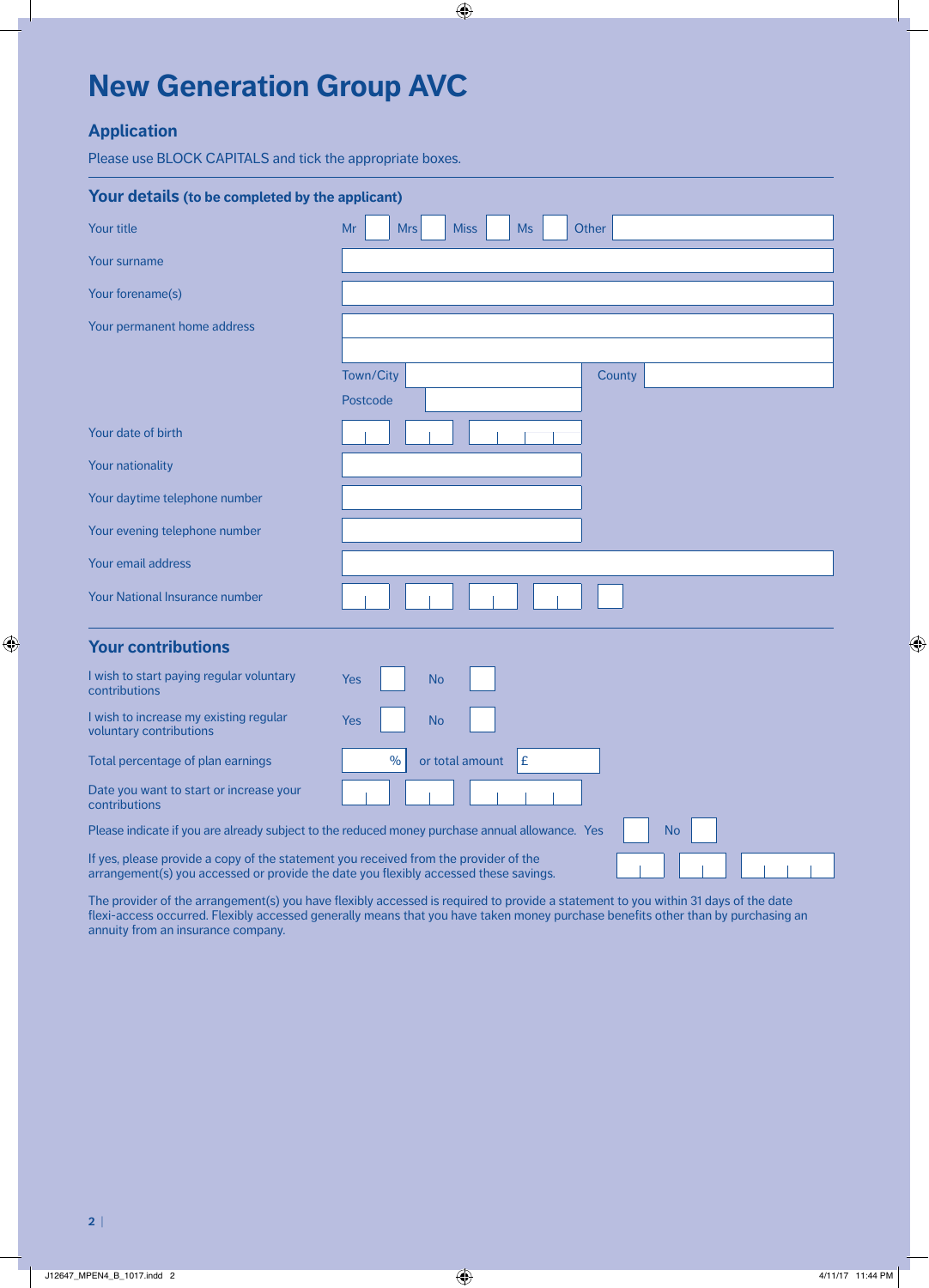## **Investment choice**

#### **Only complete this section if the trustees have not chosen the investments for you. (If in doubt, please contact the scheme trustees.)**

#### **Lifetime investment programmes**

Your scheme may offer lifetime investment programmes, details of which can be found in our investment funds brochure. If these are available on your scheme and you would like to select one, please state which one to apply.

Insert name of the **lifetime** investment programme or 'None'

If you have chosen a lifetime investment programme, the 'Investment funds' and 'Lifestyle investment programmes' sections do not apply and must not be completed. Please go to the 'Investment programme retirement date' section.

#### **Investment funds (do not complete if you have chosen a lifetime investment programme)**

You may choose to invest in up to ten funds from the funds available, including any lifestyle investment programme funds (see our investment funds brochure for details).

| <b>Investment fund name</b>                                             | % of contribution |
|-------------------------------------------------------------------------|-------------------|
|                                                                         | $\%$              |
|                                                                         | $\%$              |
|                                                                         | $\%$              |
|                                                                         | $\%$              |
|                                                                         | $\%$              |
|                                                                         | $\%$              |
|                                                                         | $\%$              |
|                                                                         | $\%$              |
|                                                                         | $\%$              |
|                                                                         | $\%$              |
| Please use whole percentages only and make sure that the total is 100%. | <b>Total 100%</b> |

#### **Lifestyle investment programmes (do not complete if you have chosen a lifetime investment programme)**

Your scheme may offer lifestyle investment programmes, details of which can be found in our investment funds brochure. If these are available to your plan and you would like to select one, please state which one to apply.

| Insert name of the <b>lifestyle</b> investment<br>programme or 'None' |                                                                                                                                |
|-----------------------------------------------------------------------|--------------------------------------------------------------------------------------------------------------------------------|
| Investment programme retirement date                                  |                                                                                                                                |
|                                                                       | Your scheme may allow you to choose when your investment programme finishes; this may be different to your selected retirement |

date (SRD). You can do this now or at any time in the future. If you do not specify an investment programme retirement date (IPRD), any chosen investment programme will end on your SRD. The IPRD should coincide with your chosen birthday.

Your chosen IPRD (birthday)

| Important: When your investment programme starts, your pension funds will automatically be proportionately switched in line |  |  |
|-----------------------------------------------------------------------------------------------------------------------------|--|--|
| with your instruction.                                                                                                      |  |  |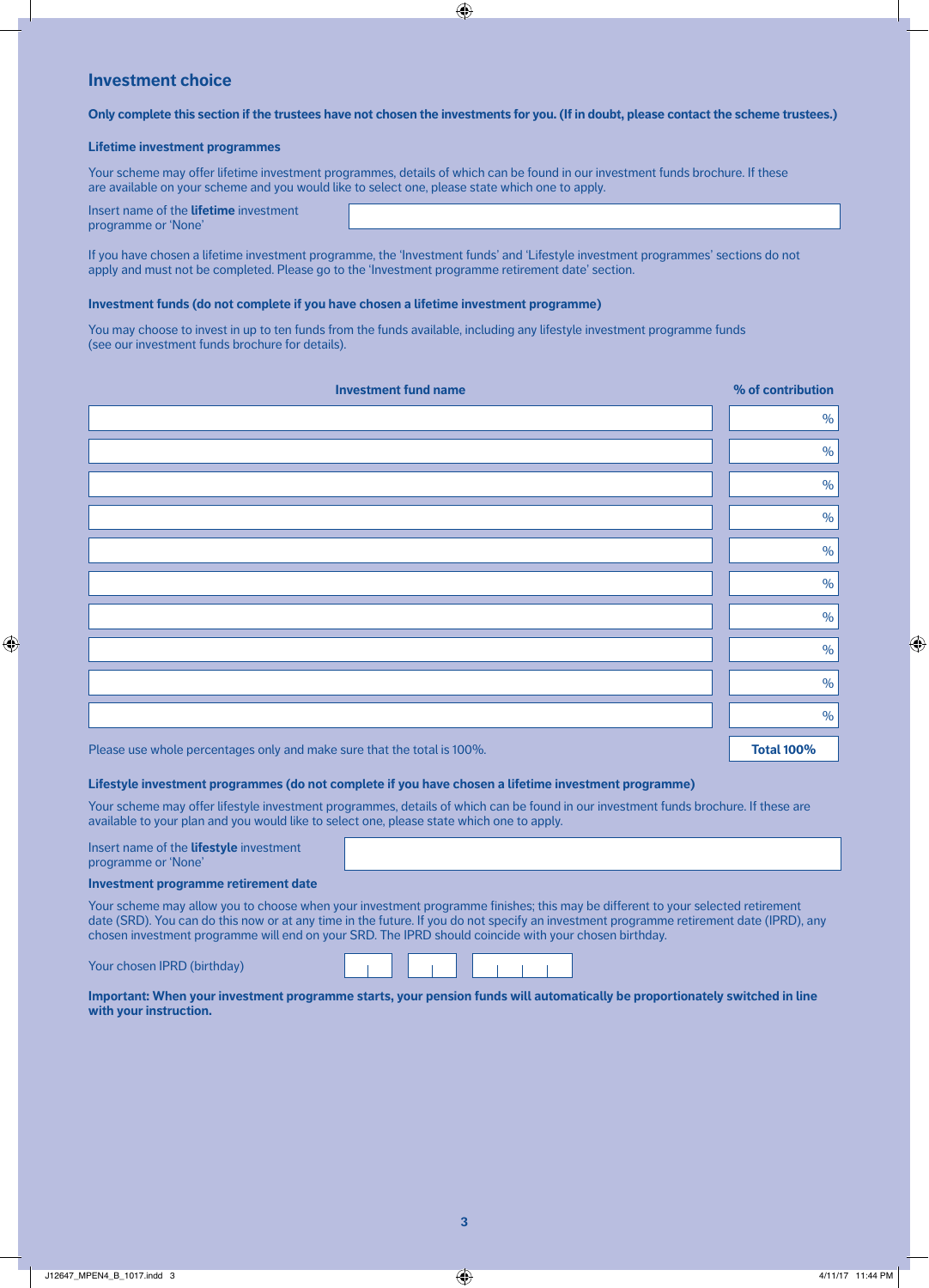## **Your declaration**

#### **Important: It is a serious offence to make false statements. If you do so, you may be prosecuted. The penalties are severe.**

I authorise my employer to deduct my voluntary contributions from my salary.

I accept that my benefits will be set up under an Aviva Life & Pensions UK Limited policy, as held by the trustees of my employer's scheme.

I have read over the replies to all the questions in this application. To the best of my knowledge and belief, all information given is correct and complete.

### **Data protection and Financial Crime**

#### **Data protection**

#### **Use of personal information**

We'll use the information you give us to:

- process and/ or underwrite your application
- decide if we can offer cover and on what terms
- administer your policy and handle any claims
- help detect and prevent fraudulent activity.

Other companies from across the Aviva group, or third parties who provide services to us, in any country (including those outside the European Economic Area) could also use your information in this way. If they do, we'll make sure they agree to treat your information with the same level of protection as we would.

We may share your information with regulatory bodies, other insurers (directly or using shared databases), your insurance intermediary, or third parties providing services to them.

To keep our products and services competitive and suitable for customers' needs, we may also use your information for research and customer profiling.

By signing this form I consent to this use of my personal data as set-out above.

From time to time, we may tell you about other products or services which may be of interest.

I **do not** wish you to contact me by:

Post Phone Email

You can change your mind at any time by contacting us - Aviva, NPE Dept, PO Box 582, Bristol, BS34 9FX.

#### **Financial Crime**

To verify your identity and prevent financial crime, your information may be used by any company within the Aviva group and may be shared with third parties who provide services to us, as well as other organisations where required to by law and regulatory requirements.

A record may be kept of any searches carried out and any suspicions of financial crime and related details may be retained and used to assist other companies for verification and identification purposes. The search is not a credit check and your credit rating should not be affected.

| Your signature           |  |
|--------------------------|--|
| Your name (please print) |  |
| <b>Date</b>              |  |